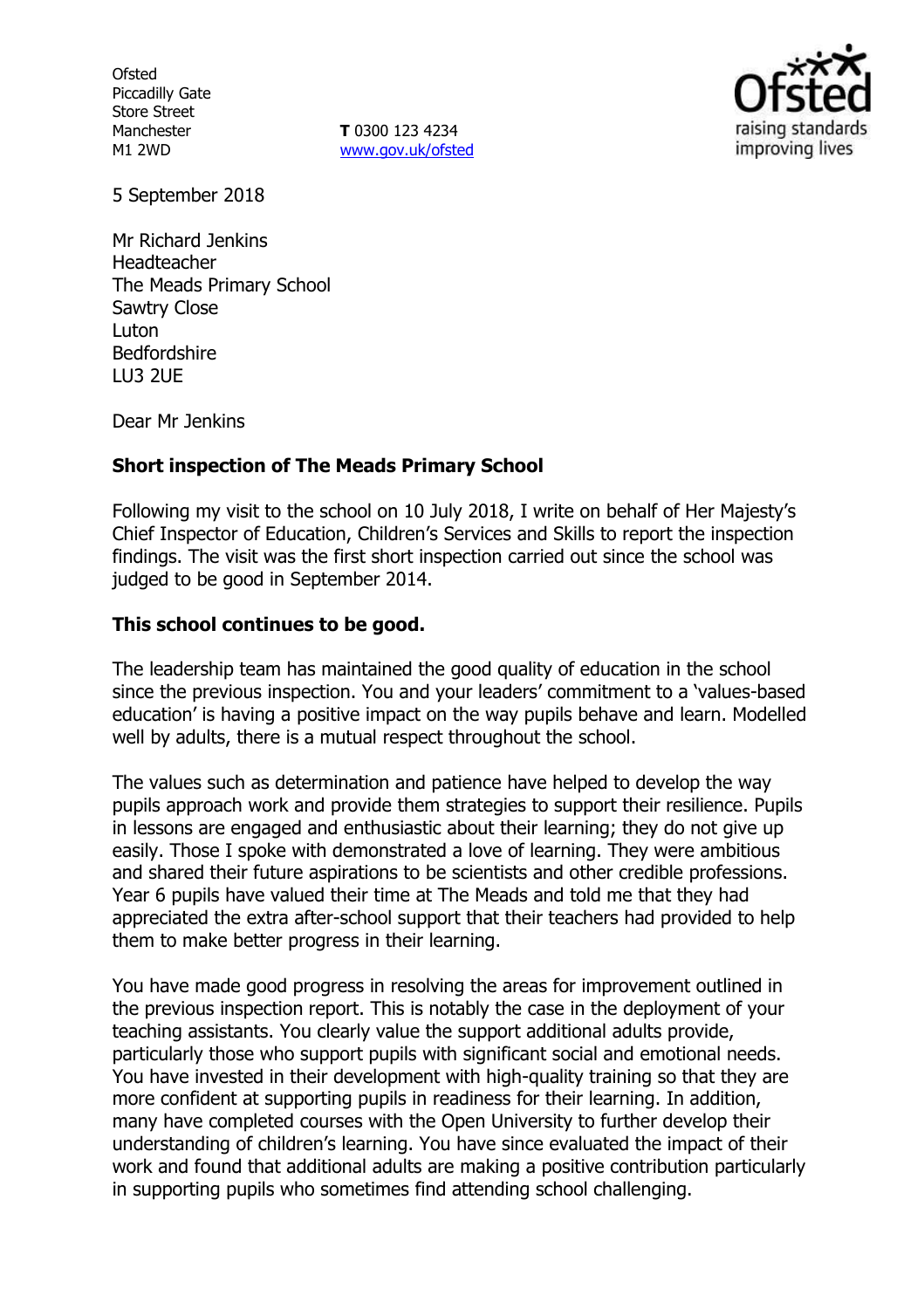

You and your team's good work to improve the progress of disadvantaged pupils has continued since the previous inspection. In 2017, pupils at the end of both key stages attained at or above the expected standards. In addition, pupils in Year 6 made progress in line with other pupils nationally in reading and writing and made progress significantly above that of other pupils nationally in mathematics. Your close monitoring and focused small-group support for disadvantaged pupils have led to them making good progress again this year.

Your exciting curriculum develops pupils' learning and deepens their understanding of the world around them, while exemplifying the school's core values. Teachers plan topics that make purposeful links across a range of subjects. Carefully planned lessons extend and develop pupils' thinking. For example, in their study of South America, pupils are asked to consider the lives of South American tribes in the past and then consider how they live in the present day, without technology. After studying the rainforest, they are asked to write a guide on how to survive in such rainforests. In science, while exploring forces and gravity, pupils put together a critical discussion considering and testing the different theories of Galileo and Aristotle. Through their studies, pupils are encouraged to become curious and critical learners.

Over the last year, you have found it a challenge to retain teachers particularly at middle leadership level, and especially those who can support other teachers with their good subject-specific knowledge and expertise. You, as a local leader of education, have begun to effectively distribute subject leadership responsibilities across the school. You and your governors have clear plans in place to tackle recruitment and retention within the school. You recognise that there is more training needed to support your middle leaders in developing in their new subject leader roles.

# **Safeguarding is effective.**

You and your governors have established a strong safeguarding culture throughout the school. Safeguarding arrangements are fit for purpose. Checks on all employees' suitability to work with children are complete. Your procedures for recording pupil concerns ensure that they are followed up in a timely fashion. Systems for recording the checks on all those who work with children are robust and checked regularly by governors.

Very few parents responded to Ofsted's questionnaire, Parent View, during the inspection. Those who did all agreed that their children were safe. The same views were gained from staff and most pupils who responded to the online surveys. In addition, pupils who I spoke with said that each class had their own 'worry box' where pupils could post any concerns. They also told me that bullying was very rare and if it happened they were confident it was dealt with effectively by adults. However, I discussed with you a very small number of pupils and parents who still feel that their concerns had not been fully dealt with. You agreed that all pupils should feel listened to and you assured me that their concerns would be dealt with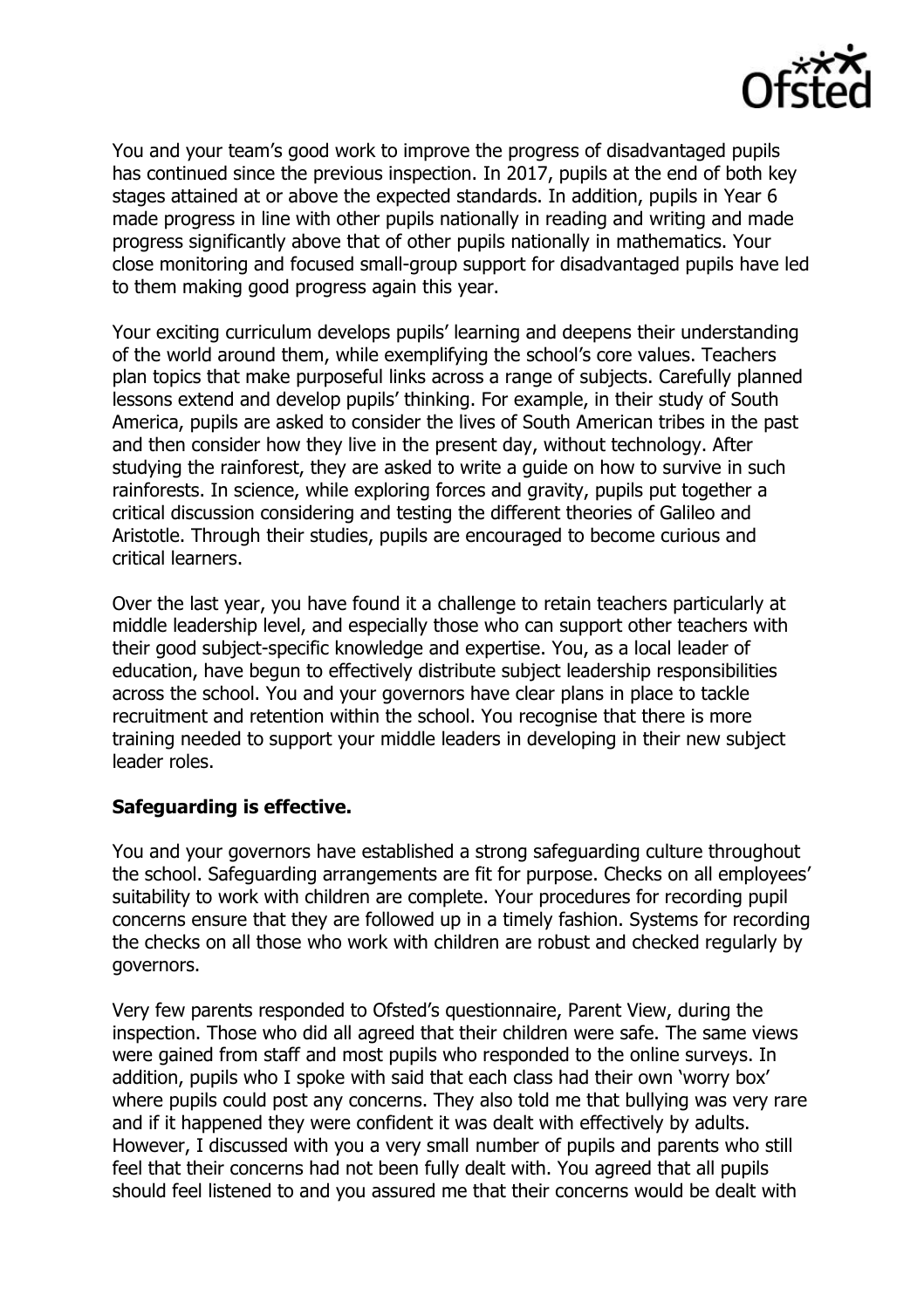

as a matter of urgency.

# **Inspection findings**

- You were quite rightly disappointed with the 2017 end of key stage 2 results, in reading. Although pupils made progress broadly in line with national averages, their attainment was below at the expected and higher standards. You explained that high pupil mobility had been a factor with this particular year group, but nevertheless recognised that you needed to improve pupils' achievement in reading across the school.
- **Phonics is taught well across the school. The proportion of pupils who reach the** expected standard in the phonics screening check in Year 1 is increasing year on year. In 2017, scores exceeded the national average and initial results suggest that outcomes are good again this year. Most of the pupils who did not reach the expected standard this year were new to the school or had complex needs and needed more time and support to catch up. Those pupils I listened to read aloud were using taught strategies well to read difficult words.
- Your focus on developing pupils' vocabulary helps them to gain a deeper understanding of a text. Teachers encourage and model the use of more exciting or precise vocabulary to convey meaning. In lessons, pupils are routinely asked to discuss with each other their understanding and are expected to reflect on the accuracy of their word choice to justify their reasoning with more clarity. This has helped them to articulate well their responses with greater confidence.
- **Pupils are provided with many opportunities to develop more complex reading** skills. For example, in a Year 6 lesson, pupils studying 'A Midsummer Night's Dream' were able to read between the lines to help them draw conclusions to gain a better understanding of the character, motive and plot.
- $\blacksquare$  It is clear that your actions have led to significant improvements in pupils' achievements in reading. More pupils than last year have made good progress from their starting points. Initial test results indicate that more pupils are meeting the expected and higher standards, including the most able and disadvantaged pupils, by the end of Year 6.
- $\blacksquare$  In response to the previous inspection findings, you have successfully raised standards in the quality of teaching and learning of writing. You were able to show me that through leaders' monitoring of attainment and progress, pupils are making sustained progress over time in key stage 2. You anticipate that more pupils will reach the expected and greater depth of attainment this year.
- $\blacksquare$  Pupils demonstrate that they are able to apply confidently their grammar skills across a range of writing types by having plenty of opportunities to write purposefully in subjects such as history, geography and science.
- The school's chosen approach to teaching writing has had a significant impact in the younger years, particularly in key stage 1. Evidence suggests that over this year, current pupils have made good and sometimes better progress improving on last year's attainment. As a result, attainment at the end of key stage 1 and 2 is likely to rise at both expected and greater depth.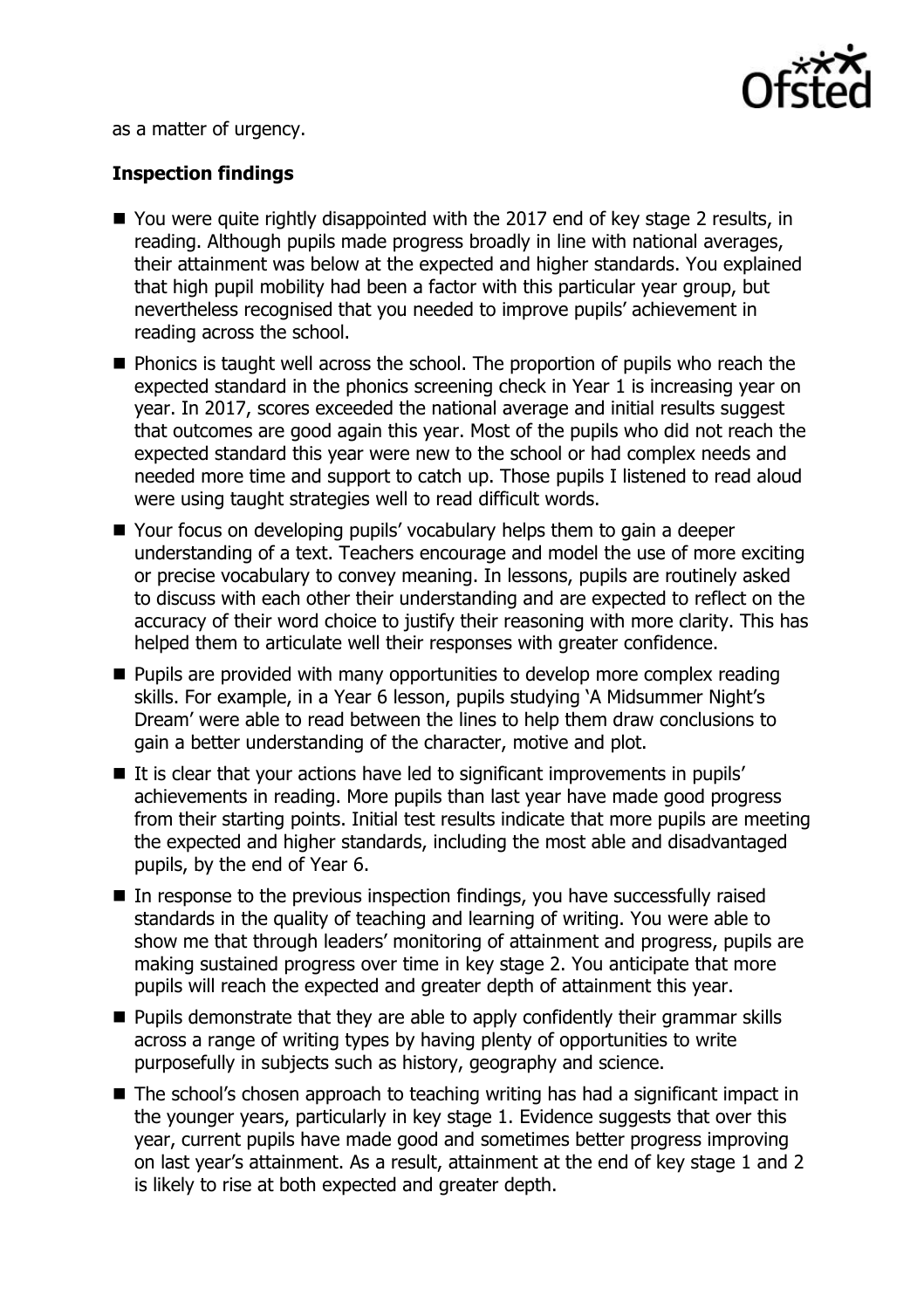

- Discussions with pupils and scrutinising their work shows that reading and writing are intrinsically woven throughout your curriculum. For example, their poetry about Auschwitz showed empathy and sensitivity and linked well with their study of 'The Boy in the Striped Pyjamas'. Pupils I spoke with were able to maturely discuss the story and relate it to the impact of war. As a result, pupils demonstrated that they can apply their reading and writing skills effectively, while building on their existing knowledge and developing their skills further.
- $\blacksquare$  In some lessons, not all pupils were being given tasks that challenged them sufficiently to make the progress of which they are capable. You agreed that teachers need to match tasks more closely to the ability of their pupils particularly in the case of the most able and move them on quickly when they show that they are ready.
- You monitor and analyse absence data closely and have taken effective action when necessary. However, the proportion of pupils who are persistently absent from school is too high. You were able to show evidence where some pupil absence was unavoidable. You and your governors have made great strides to actively engage more parents and carers in school life and in their children's learning. However, you recognise the value and importance of encouraging meaningful, parental involvement to help reduce absence and agree that further work is needed.

# **Next steps for the school**

Leaders and those responsible for governance should ensure that:

- $\blacksquare$  all teachers move pupils on when they are ready more quickly in lessons
- $\blacksquare$  they continue to develop the skills of subject leaders so that they are able to support staff to raise standards in their subjects
- $\blacksquare$  they further develop the partnership between school and families so that parents feel confident to support their children's learning while ensuring that their children attend school regularly.

I am copying this letter to the chair of the governing body, the regional schools commissioner and the director of children's services for Luton. This letter will be published on the Ofsted website.

Yours sincerely

Cindy Impey **Her Majesty's Inspector**

# **Information about the inspection**